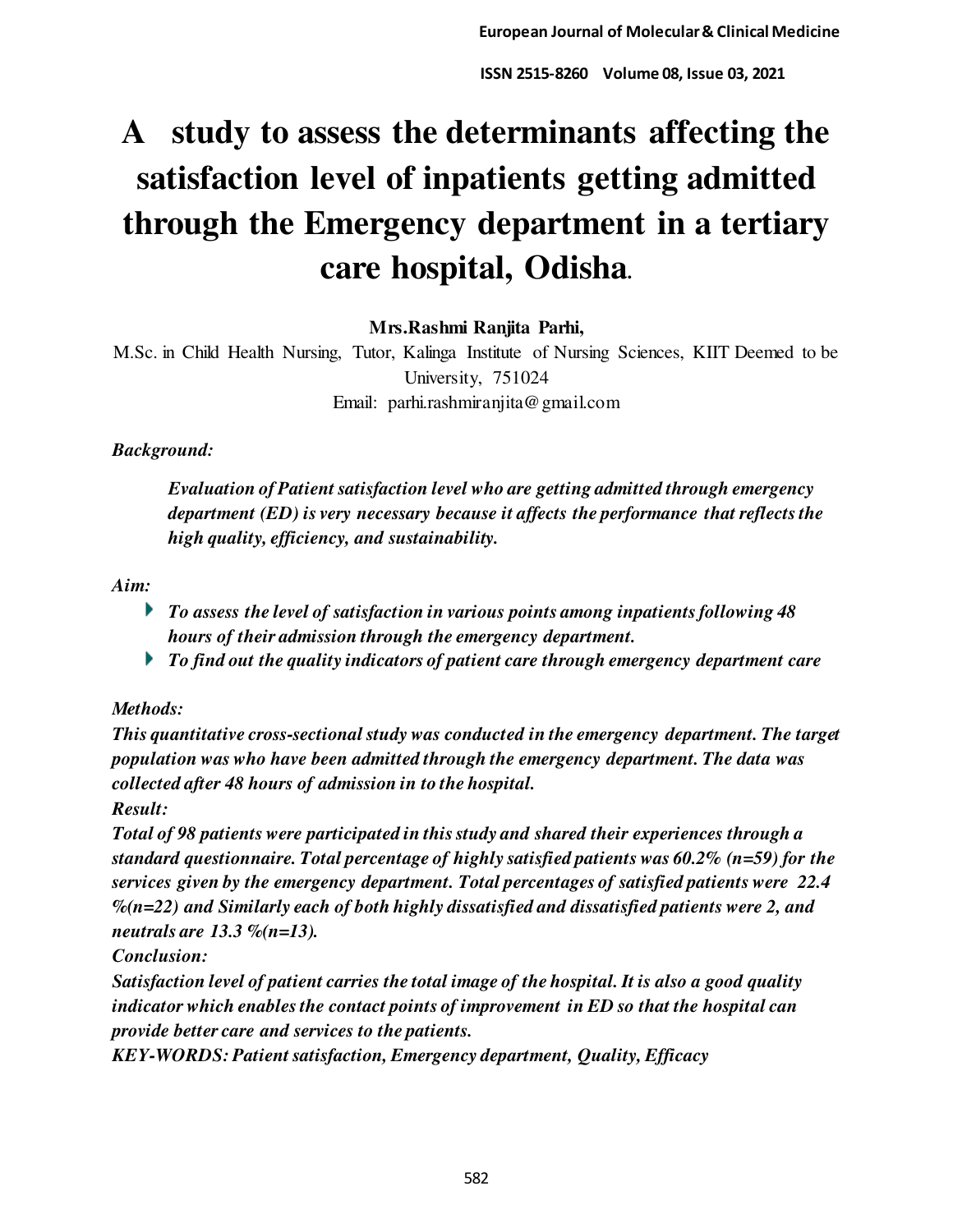# **INTRODUCTION:**

Patient satisfaction is an important and commonly used indicator for measuring the quality in health care. Patient satisfaction affects clinical outcomes, patient retention, and medical malpractice claims. It affects the timely, efficient, and patient-centered delivery of quality health care.

An Important Factor for Hospital's Well-Being patient satisfaction plays an ever-increasing role in the way hospitals is judged. The perception of care is almost as important as the quality of care. Healthcare is an industry that directly affects people's lives at their most vulnerable moments.

Patient satisfaction is the most important quality indicator for the emergency department. So in this study, analysis the factors that affect the satisfaction level of the inpatients those are admitted through the emergency department so that the health care professionals are concern about these factors. This

Accident and Emergency care services is an important aspect of acute medical care provided by the hospital. This is an essential element in the contribution of the hospital towards the total health care of the community. The emergency medical service serves the community at any time of its need. Medical Emergency is a situation in which the patient requires urgent and high quality of medical care. Due to an increase in ventricular traffic and rapid industrialization, the number of accidents and emergency situations is fast increasing and which are to be of a complex nature. The quality of emergency care declines in its efficiency and particularly in accidental cases when there is a delay in processing and attending to these patients.

Organizers of A&E Department, as well as the consumer of the emergency services, should clearly define and understand the emergency medical care need of the population and the facilities available in the hospital so that maximum facilities can be provided through the limited facilities. Each hospital should have a well-organized Emergency and Accidental Department with personnel, equipment, and supplies readily available at all the times for the efficient medical care of its patients.

# **Objectives of the Study:**

- To access the determinants affecting the satisfaction level of inpatients getting admitted through the Emergency department.
- To access the co-varies of satisfaction.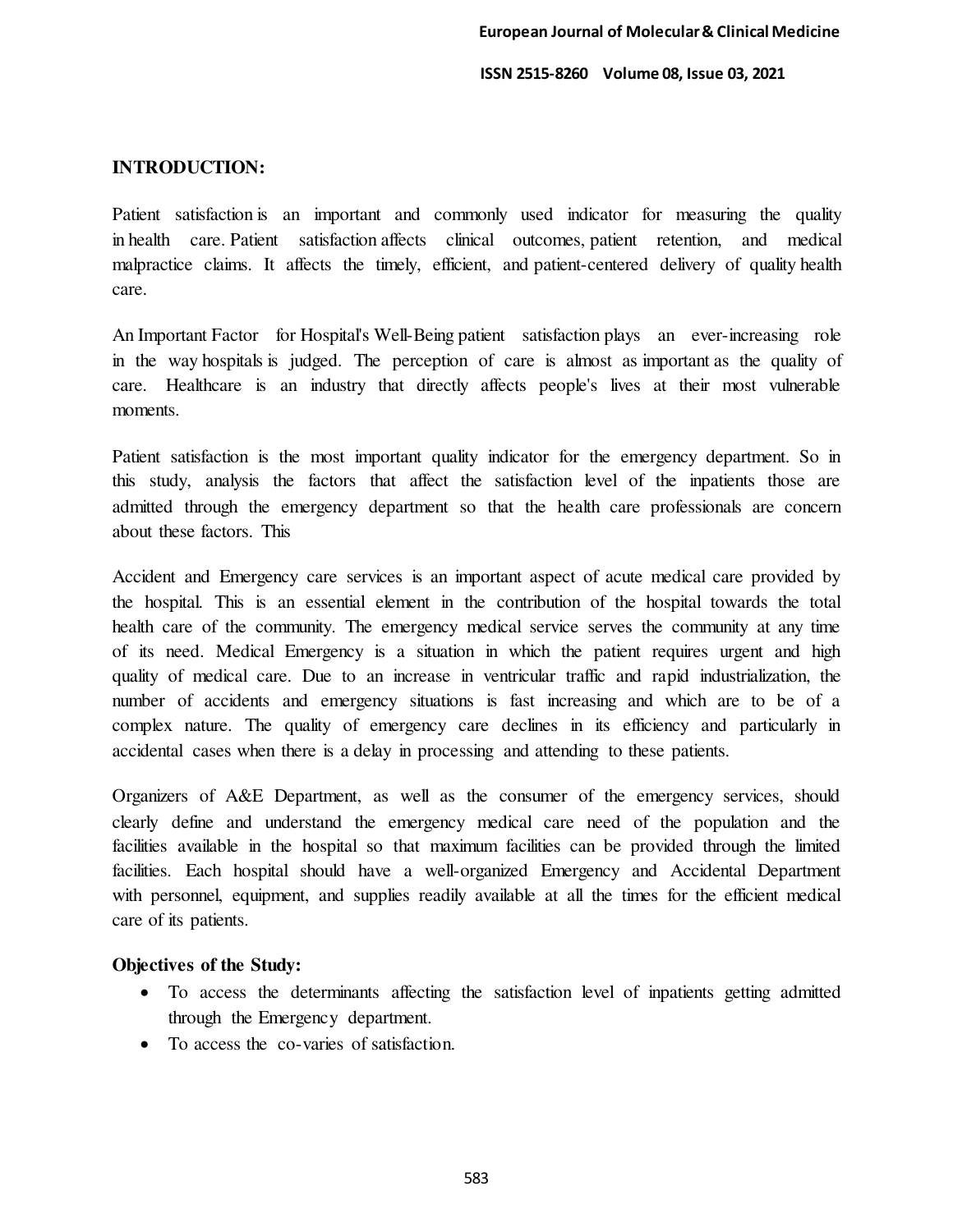# **METHODOLOGY:**

**Study Approach: Quantitative.** 

**Study Design:** Cross-sectional observational study.

**Study Settings:** This study will be conducted in indoor wards, of Apollo hospital, Bhubaneswar, Odisha.

**Target population:** In patients who have been admitted through the Emergency Department of the Apollo hospital Bhubaneswar, Odisha.

**Sample size:** One fifth (20%) of all inpatients admitted through the emergency department over a period of four weeks at Apollo Hospital, Bhubaneswar, will be included in the study. The expected sample size is 98.

## **Data Collection Method:**

A semi-structured interview will be developed, pretested and used for data collection from the inpatients. The interview schedule has 18 questions. After verifying the admission record of the emergency department, the eligible participants who are stable and willing to participate in the study will be selected. If the patient is in a critical stage, unstable and unable to talk, the patient attendant will be interviewed. There were patients from all the private rooms, semi-private rooms, and words. The interview was taken during 9 to 5 in working days, Patients were first asked if they willingly want to take part in the survey and answer the questions. No, forcefully data were taken. Those patients who were not in the condition to answer, their relatives were asked regarding the satisfaction. Patients from all age group were interviewed. There were a total of 18 questions asked to the patients, there were closed-ended questions were asked to the patients. The items of questionnaires consist of five Points like Highly Satisfied, Satisfied, Neutral, Dissatisfied, and Highly Dissatisfied. Weights allocated for the answers are as follows 5- Highly Satisfied, 4- Satisfied, 3- Neutral, 2-Dissatisfied, and 1- Highly Dissatisfied. Patients were asked and asked accordingly. People from all age group have taken part in the survey. Patients from the age group ranging from 11 yrs to 85 yrs have taken part in this satisfaction survey. In this survey out of 98 Participants, 37 participants were new and 61 of them were old. **Data Analysis Plan**-

Summary statistics of all covariates and outcome variables will be done followed by vicariate analysis will be carried out to ascertain the association between the outcome variable and its covarieties and data were analyzed with the help of pie chart and bar graph. Scoring of data was done as *5- Highly Satisfied, 4- Satisfied, 3- Neutral, 2-Dissatisfied, and 1- Highly Dissatisfied.*  And total scores were calculated. Frequency and percentage were calculated, and patient satisfaction was analyzed by the graph showing the percentage for each individual questions.

# **Study design:**

It was a real-time survey of patients who were treated and managed in the ED of a specific tertiary care hospital in March 2019.ED work on shift basis comprising of three shifts; morning, evening and night shift. The ED has well-defined on triage criteria.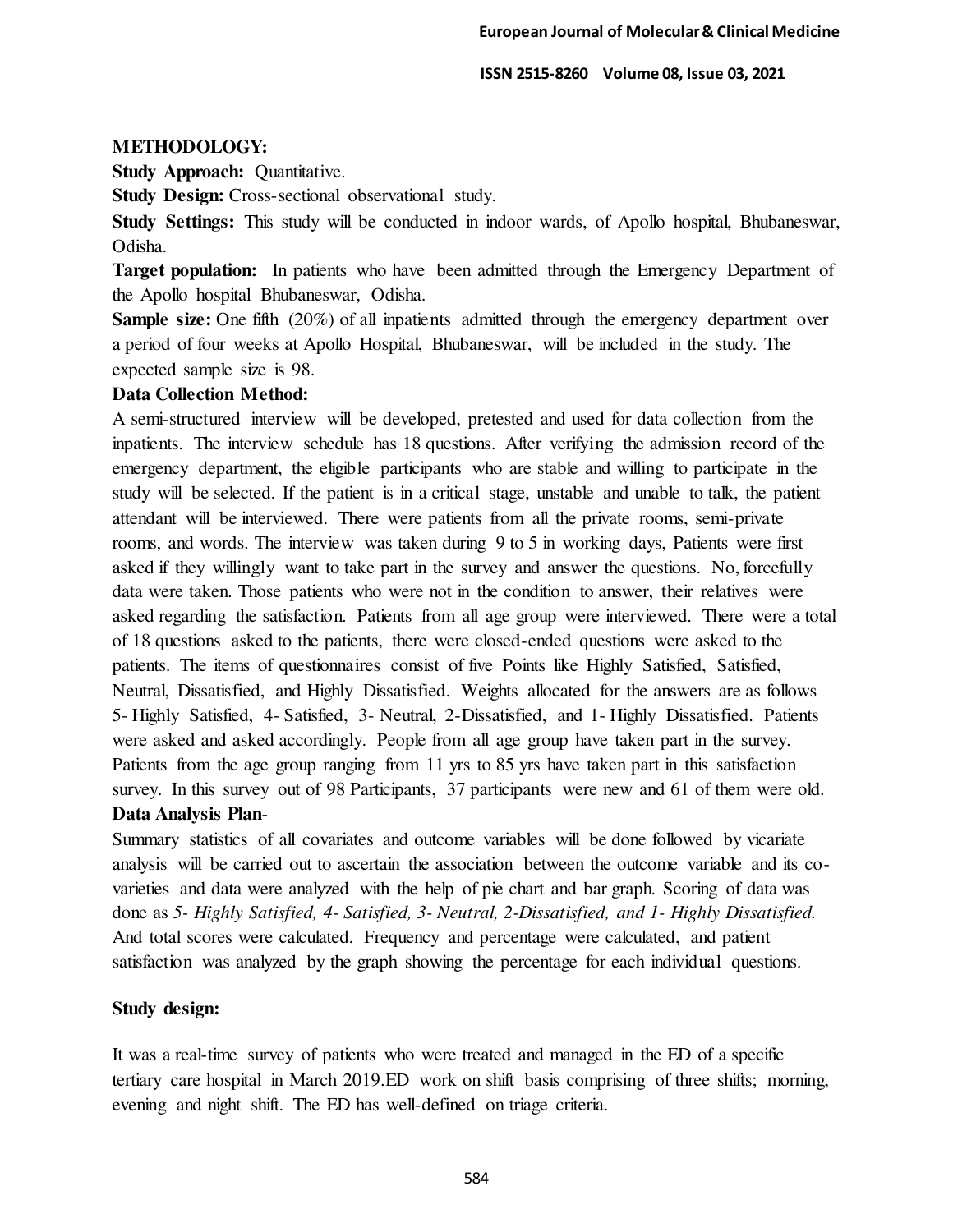# **RESULTS:**

|                          | <b>FREQUENCY</b> | <b>VALID PERCENTAGE</b> |
|--------------------------|------------------|-------------------------|
| <b>TYPE OF PATIENT</b>   |                  |                         |
| <b>New</b>               | $\overline{37}$  | 37.8%                   |
| Old                      | 61               | 62.2%                   |
| <b>AGE OF THE CLIENT</b> |                  |                         |
| $1-3$ Yrs                | $\overline{4}$   | $(4.1\%)$               |
| $3-5$ Yrs                | 14               | $(14.3\%)$              |
| 5-12 Yrs                 | $\overline{35}$  | (35.7%)                 |
| 12-18 Yrs                | 5                | $(5.1\%)$               |
| 18-21 Yrs                | 40               | $(40.8\%)$              |
| <b>CATEGORY</b>          |                  |                         |
| Attendant                | 67               | 68.4%                   |
| Patient                  | 31               | 31.6%                   |
| <b>CATEGORY OF SEX</b>   |                  |                         |
| <b>ATTAINDED THE</b>     |                  |                         |
| <b>INTERVIEW</b>         |                  |                         |
| Pt. Male                 | 20               | 20.4%                   |
| Pt. Female               | 11               | 11.2%                   |
| At. Male                 | 42               | 42.9%                   |
| At. Female               | 25               | 25.5%                   |

# **SECTION-1**

# **SECTION- 2**

| <b>SERVICES ATTRIBUTE</b>                           | <b>PERCENTAGE</b> |                 |               |                |                |
|-----------------------------------------------------|-------------------|-----------------|---------------|----------------|----------------|
|                                                     | <b>HIGHLY</b>     | DIS-            | <b>NEUTRA</b> | <b>SATISFI</b> | <b>HIGHLY</b>  |
|                                                     | <b>DISSATIFI</b>  | <b>SATISFIE</b> | L             | <b>ED</b>      |                |
|                                                     | ED                | D               |               |                | <b>SATISFI</b> |
|                                                     |                   |                 |               |                | ED             |
| <b>BY</b><br><b>TAKEN</b><br><b>TIME</b><br>Q.1)    |                   |                 |               |                |                |
| <b>TRIAGE STAFF</b>                                 | $4.1\%$           | $1\%$           | $5.1\%$       | 11.2%          | 78.6%          |
|                                                     |                   |                 |               |                |                |
| Q.2) TIME TAKEN TO GET                              | 8.2%              | $1\%$           | 6.1%          | 7.1%           | 77.6%          |
| AN EMERGENCY BED                                    |                   |                 |               |                |                |
|                                                     |                   |                 |               |                |                |
| <b>TAKEN</b><br><b>UNTIL</b><br><b>TIME</b><br>Q.3) | 4.2%              | $1\%$           | 4.2%          | 11.5%          | 79.2%          |
| <b>BEGINNING</b><br>OF                              |                   |                 |               |                |                |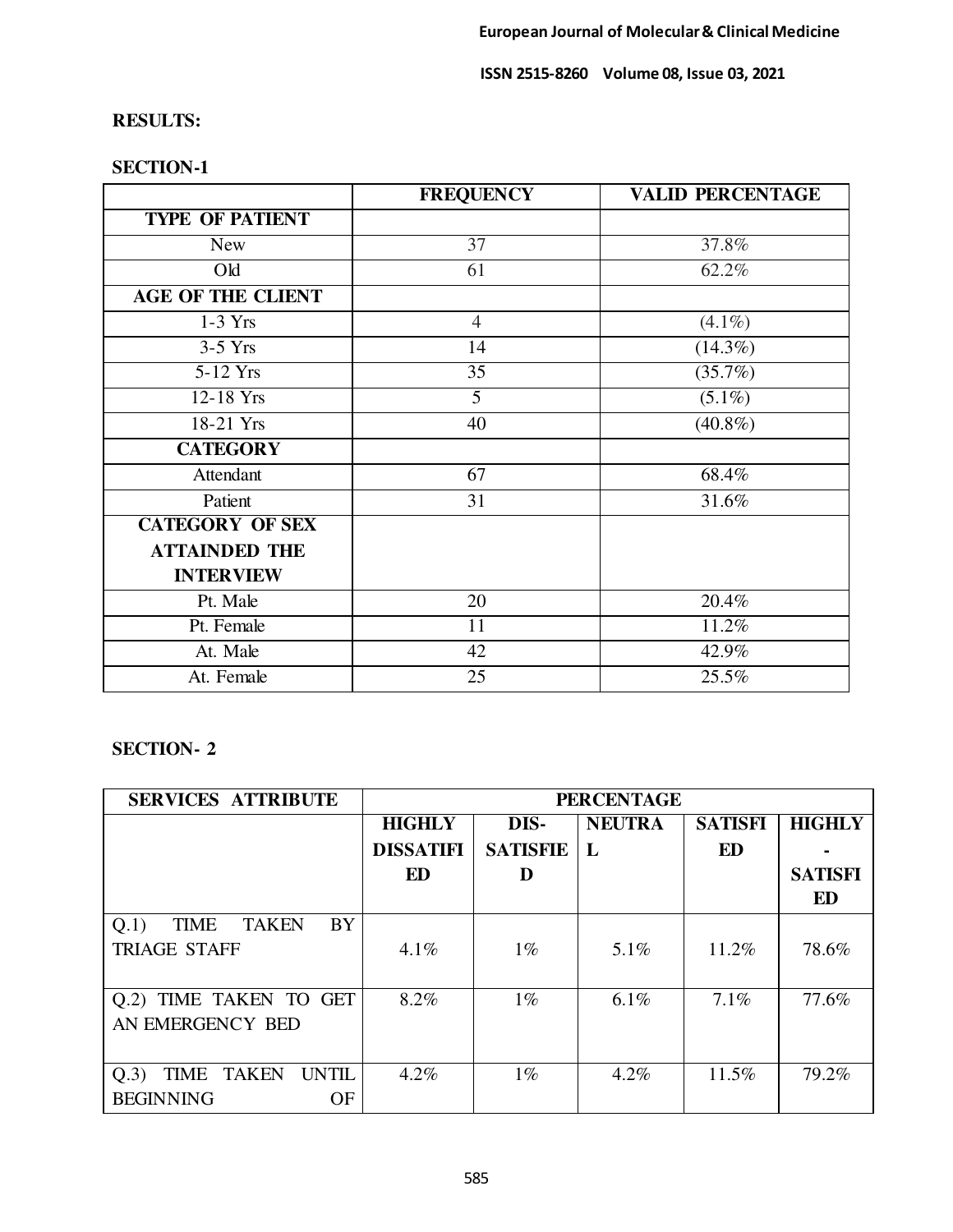| <b>TREATMENT</b>                                                                                    |         |         |         |       |       |
|-----------------------------------------------------------------------------------------------------|---------|---------|---------|-------|-------|
| Q.4) SATISFACTION WITH<br>THE TIME TAKEN TO<br>BE<br>ADMITTED/DISCHARGE.                            | 8.2%    | 3.5%    | 1.2%    | 10.6% | 76.5% |
| Q.5) FOR INSURANCE<br><b>RELATED COUNSELLING</b>                                                    | 1.9%    | 5.6%    | 7.4%    | 14.8% | 70.4% |
| DOCTORS WERE<br>Q.6<br><b>CARING AND CONCERNED</b>                                                  | 3.2%    | 2.1%    | 1.1%    | 9.5%  | 84.2% |
| Q.7) DOCTORS<br><b>COMMUNICATION</b>                                                                | 3.2%    | 2.1%    | 3.2%    | 8.5%  | 83%   |
| Q.8)DOCTORS INFORMED<br>YOU ON YOUR HEALTH<br><b>CONDITION</b>                                      | 2.1%    | 2.1%    | 2.1%    | 9.5%  | 84.2% |
| Q.9) DOCTORS INFORMED<br>OF<br><b>RESULTS</b><br>YOU<br>OF<br><b>TESTS/INVESTIGATION</b>            | 6.5%    | 1.3%    | $1.3\%$ | 9.1%  | 81.8% |
| Q.10) DOCTORS INFORMED<br>YOU ABOUT NEED FOR<br><b>ADMISSION</b>                                    | 4.8%    | 2.4%    | 2.4%    | 7.1%  | 83.3% |
| Q.11)<br><b>NURSES</b><br><b>SHOWED</b><br><b>CARE AND CONCERN</b>                                  | $2.1\%$ | $1\%$   | 00      | 7.2%  | 89.7% |
| Q.12) NURSES ATTEND TO<br>YOU WHEN REQUIRE                                                          | 2.1%    | $1.1\%$ | 00      | 7.4%  | 89.4% |
| <b>NURSES</b><br><b>INSERTED</b><br>Q.13)<br><b>CANNULA/IV</b><br><b>LINES</b><br><b>SKILLFULLY</b> | 5.9%    | 00      | 5.9%    | 17.6% | 70.6% |
| <b>PARAMEDICAL</b><br>Q.14)<br><b>STAFF WAS FRIENDLY</b>                                            | 3.4%    | 00      | $00\,$  | 00    | 96.6% |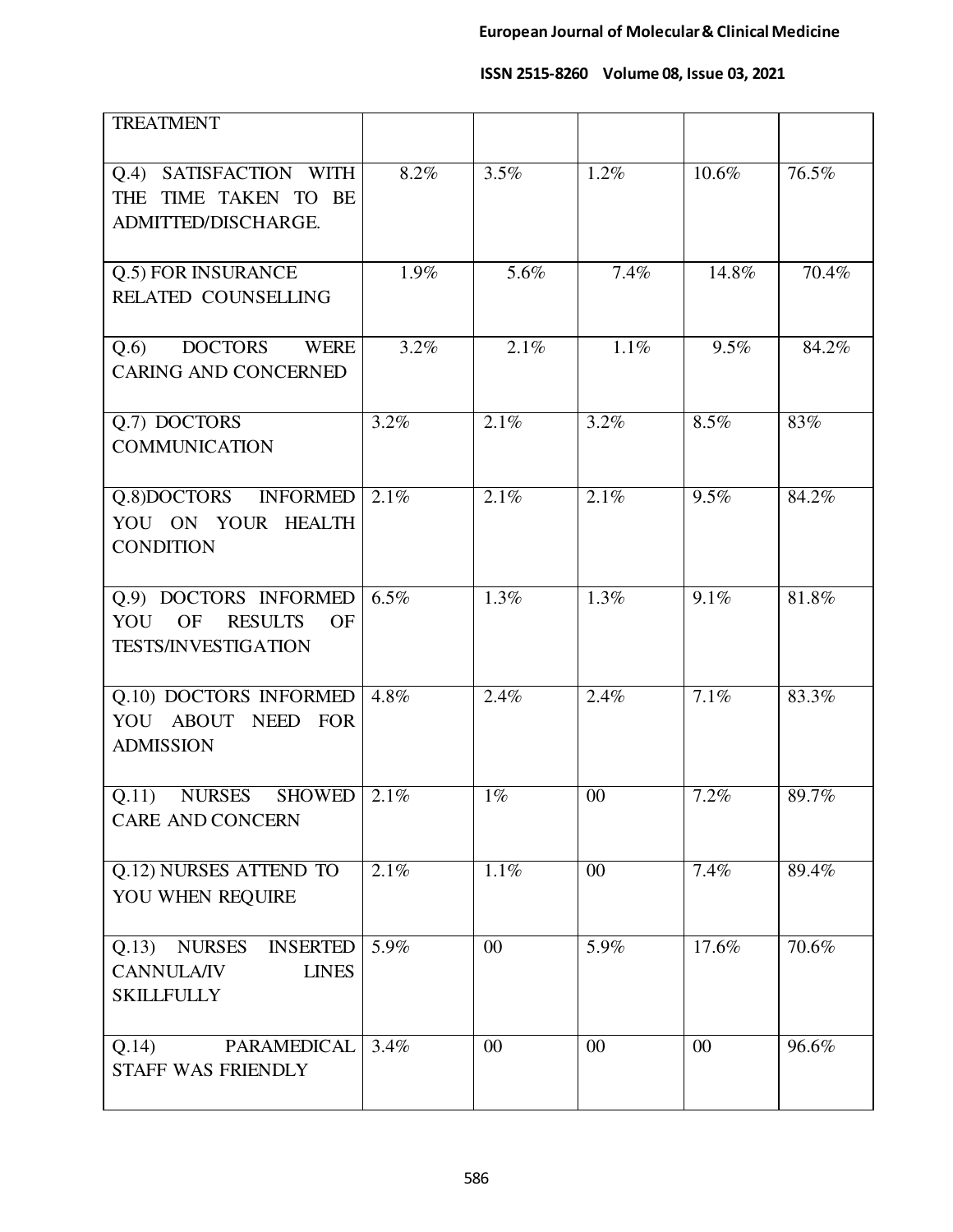| Q.15)<br>PARAMEDICAL<br><b>STAFF WAS EFFICIENT</b>                                             | 00    | 00      | 00       | $10.5\%$ | 89.5% |
|------------------------------------------------------------------------------------------------|-------|---------|----------|----------|-------|
| Q.16<br><b>CHARGES</b><br><b>WERE</b><br><b>REASONABLE</b>                                     | 1.6%  | $1.6\%$ | $14.1\%$ | 57.8%    | 25%   |
| Q.17)<br><b>OVERALL</b><br><b>SATISFACTION</b>                                                 | $2\%$ | $2\%$   | 13.3%    | 22.4%    | 60.2% |
| Q.18) YOU WOULD<br><b>RECOMMEND THIS</b><br><b>SERVICE TO FAMILY AND</b><br>FRIENDS IF NEEDED. | 2.1%  | $6.3\%$ | 13.7%    | 26.3%    | 51.6% |

## **Patient point of view:**

- 1. Not available any waiting areas or sitting areas for emergency patient's attendant.
- 2. No vehicle parking areas for emergency patients.
- 3. Late for getting an emergency bed.
- 4. HMIS is not properly functioned like in one case the discharge is not shown after one year. So that the admission process is so late.
- 5. Doctors were not attending the patient immediately after getting an emergency bed.
- 6. In one case doctors fault about medication, so the patient face problem for claiming insurance.
- 7. Due to the shortage of nursing staff, the treatment was late.
- 8. In one case-patient did not get proper information about insurance-related things.

## **Observation from my point of view:**

- 1. Overflow of patients to the emergency department.
- 2. Insufficient waiting areas.
- 3. Doctors were not more experienced.
- 4. Insufficient of nursing staff.
- 5. A triage system is not followed by emergency department properly.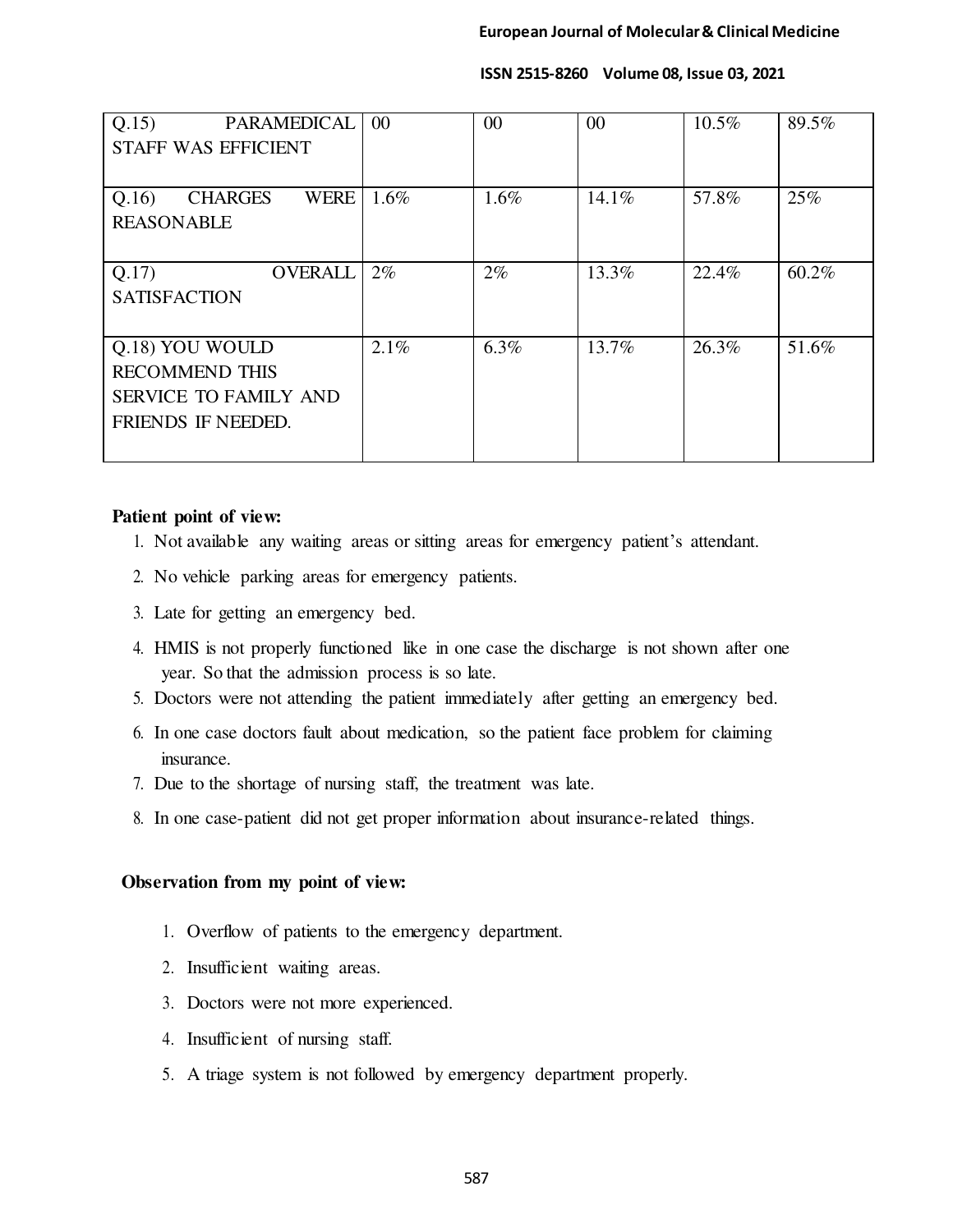### **DISCUSSION:**

Patient satisfaction is among the most important factors and indicators of quality in a hospital. Patient satisfaction surveys act as a means to measure the efficacy of a department worldwide. Due to the fact that the ED is a unique department among other medical care services, understanding of the factors affecting patient satisfaction is essential. Findings indicate that 60.2% of the clients show very high general satisfaction with regard to ED performance. Further analysis of the data shows that 22.4% have only satisfied. In total, 82.6% of the clients rated their satisfaction as above average.In our study around a number of new patients were 37 and the numbers of the old patient were 61. That is a good sign for the hospital. In between 1-3yrs age group there were 4 no. of children, 3-5 yrs. 14 no. of children, In between 5-12 yrs the number of children were 35 and 12-18 yrs were 5.In between 18-21 yrs, the no. of children were 40. Above all the respondent numbers of the attendant were 67 and the number of patients was 31. Around 78.6%  $(n=77)$  of patients were highly satisfied for the time taken in triage staff. And very less percentage of patients i.e.  $4.1\%$  (n=4) were highly dissatisfied. Similarly,  $11.2\%$  (n=11) is only satisfied,  $5.1\%$  (n=5) is neutral and 1 patient was only dissatisfied for this contact point. For the time taken to get an emergency bed the total number of the highly satisfied patients were 77.6%(n=76), the only satisfied patients were 7.1%(n=7), the neutral patients were 6.1%(n=6), dissatisfied patient were only 1 and highly dissatisfied patient were  $8.2\%$  (n=8). In the case of the beginning of treatment highly satisfied patients were 79.2%(n=76) and highly dissatisfied patients were 4.2%(n=4). The number of the satisfied patients were 11, 4 numbers are neutral and 1 was dissatisfied. The percentage of patients that highly satisfied with the time taken for admission or discharge was 76.5  $\%$ (n=65) and highly dissatisfied was  $8.2\%$  (n=7). In this case total, 3 were dissatisfied 1 neutral and only 9 were satisfied. In the case of insurance related counseling, there were 38 numbers of patients were highly satisfied and only 1 was highly dissatisfied. About caring and concerned of the doctor, that 84.2  $\%$ (n=80) of the patient was highly satisfied and the total number of highly dissatisfied were  $3.2\%$  (n=3). And remain rest were satisfied, neutral and dissatisfied. For the doctor's communication, the total number of the highly satisfied patients were 83% i.e. n=78. And the highly dissatisfied patient was only 3. Dissatisfied were 2, neutral was 3 and satisfied were 8. In the case of the doctor's information, 80 patients were highly satisfied that they were fully happy with the information given by the doctors. There were 2 numbers were highly dissatisfied and neutral and 9 number were satisfied with the services. In the case of doctors information about tests or investigation total highly satisfied patients were 81.8%(n=63), highly dissatisfied patients were 5, that means they were either not get the doctors information or that information was not sufficient for them. In the case of doctor's information about the need for admission, the total number of highly satisfied patients were 83.3  $\%$ (n=70), and highly dissatisfied number of patients was 4. Similarly, each of both dissatisfied and neutral number of patients was 2 and a satisfied number of patients was 6. This analysis concluded that in the contact point of the doctor, the patients were highly satisfied with the doctors. Small numbers of patients were not satisfied with this point of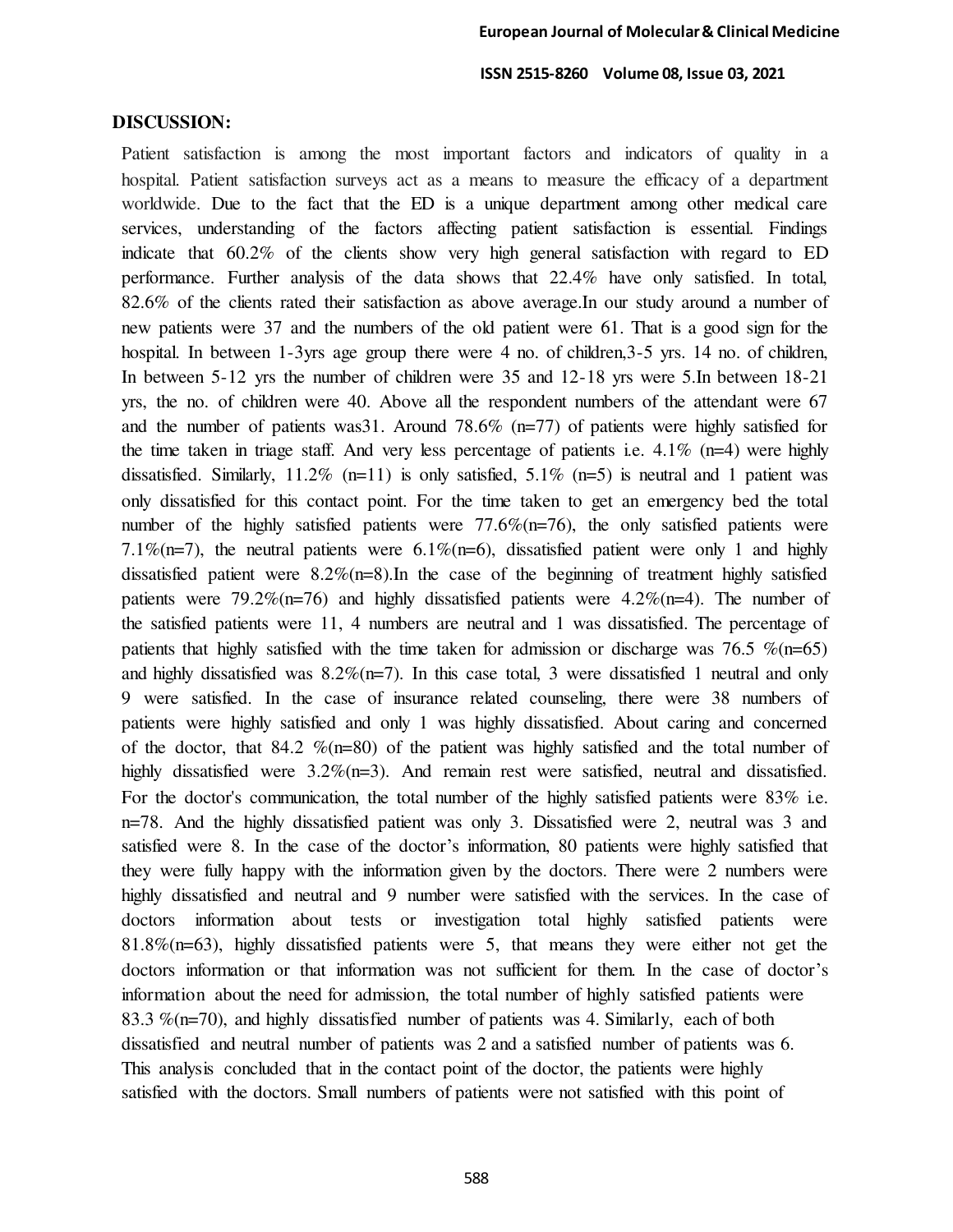view. In the turn of nurses, care and concern highly satisfied percentage of patients were 89.7  $\%$ (n=87). That number shows that the emergency department is highly strong about nursing care. A number of highly dissatisfied patients were 2 and dissatisfied was 1 and satisfied numbers of the patient were 7. In the case of nurse's attention about care when requiring the total number of highly satisfied patients were 89.4 %(n=84). Highly dissatisfied patients were 2. The dis-satisfied patient was 1 and satisfied patients were 7. In the case of inserted cannula or I/V lines was skillful, the highly satisfied number is 24 and each of highly dissatisfied and neutral number of patients was 2 and only satisfied numbers are 6. Other patients were unable to share their experience. In the case of the friendliness of the paramedical staff, the total numbers of highly satisfied patients were 28 and highly dissatisfied is 1. Other patients were not shared their experience. In the case of efficient of paramedical staff, the highly satisfied is 17 and only satisfied is 2. Other patients were don't know about the efficiency of the staff. The turn of charges was reasonable the highly satisfied number of the patient was 16, only satisfied number of the patient were 37 and neutrals were 9 and both of highly dissatisfied and dissatisfied number is 1. So in the case of charges, most of the patients were only happy but not highly satisfied. For overall satisfaction the total numbers of highly satisfied

percentage were 60.2 %(n=59), satisfied were 22.4%(n=22), neutral were 13.3%(n=13). Both of dissatisfied and highly dissatisfied numbers were 2. At last, whether they are recommended these services to family and friends that the 49 numbers of patients were highly satisfied that they sure recommended. 25 numbers of patients were satisfied and 13 were neutral, 6 were dissatisfied and 2 were highly dissatisfied that they are never recommended that services. From a study observed that higher degrees of ED crowding at admission might be associated with lower real-time patient satisfaction [10]. In a Dutch tertiary care center another specialty was consulted in 24% of the patients, mostly for an appropriate reason, and rarely because of lack of expertise [14] Consultation is an ordinary and vital aspect of emergency department (ED) practice which can lead to delays in patient flow. Little is known about ED consultations and this review analytically evaluated the literature on ED consultations [15].

## **CONCLUSION:**

This study showed that in order to provide optimal ED services and win patients' satisfaction, research-based interventions are needed in areas such as waiting time, various investigation, doctor's services, nursing services, staff behavior and treatment of patients. To make these improvements, institutionalizing quality management in health services is a must, and using its feedback in a systematic way can enhance efficiency and patient satisfaction with the ED. We found that the satisfaction level of the entire patient varies from the different contact point, that the reducing of waiting time for all the contact point is most important for patient satisfaction. Good experience of the doctor, nurse's well care and concern, how much they are skilled for the nursing assessment. Behavior, communication of all the staff like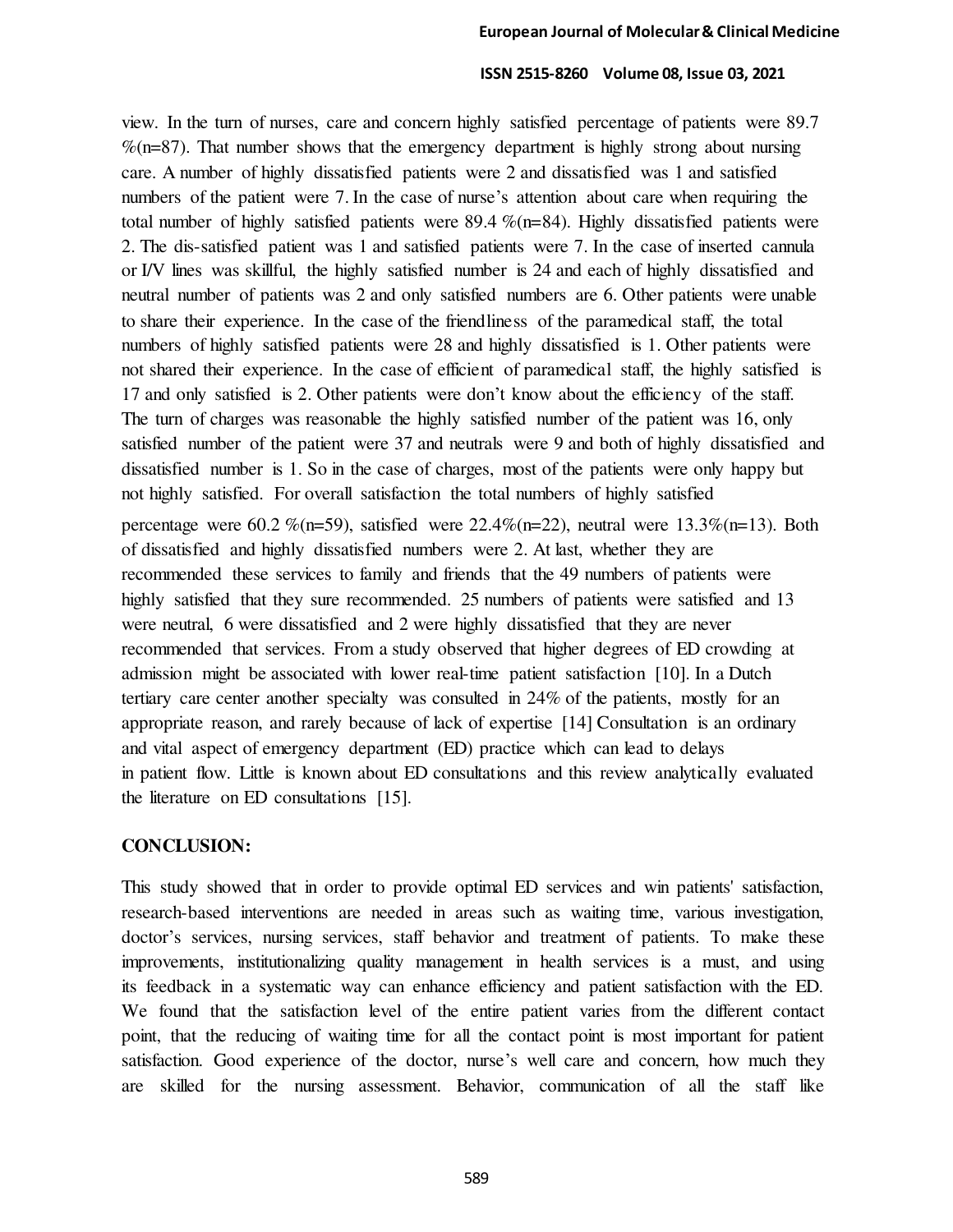admission staff, billing staff, triage staff, transport staff, pharmacy staff, etc. Information given by the doctors, nurses also impacts the patient's satisfaction. Patients were generally satisfied with the reception and care given by the triage nurses, but less satisfied about information about expected waiting time. We suggest, therefore, that patients should be routinely informed about their estimated waiting time to be seen by the doctor in addition to their triage level. In tertiary care EDs, ED LOS can be concentrated in the process of laboratory/radiology testing and consulting is optimized and the decision-making and discharge measures are accelerated[13]. The finding of the study shows that the services given by the emergency services that mostly satisfied the emergency clients in various fields. Such as waiting time, waiting areas, physical comfort, physicians care, nurses care, and the total ED satisfaction is relatively agreeable.

## **RECOMMENDATIONS:**

- 1. Provide sufficient waiting areas for the attendant of the emergency department.
- 2. Vehicle parking areas for the emergency department.
- 3. An experienced doctor should be allocated to the emergency department.
- 4. An adequate number of nursing staffs should be provided in the emergency department.
- 5. As triage system was not followed strictly, the Triage system should be strictly followed by the department.
- 6. Length of Stay in the emergency department also affects the patient's satisfaction. Therefore once the patient is stabilized should be shifted to the concerned IPDs.If a shortage of IPD bed is the concern, that should be removed.
- 7. Information for the patient delivery system is so late. Hence use of mobile communication may be employed.

1. McCarthy ML, Ding R, Zeger SL, Agada NO, Bessman SC, Chiang W, et al. A randomized controlled trial of the effect of service delivery information on patient satisfaction in an emergency department fast track. Acad Emerg Med Off J Soc Acad Emerg Med. 2011 Jul;18(7):674–85.

2. Soleimanpour H, Gholipouri C, Salarilak S, Raoufi P, Vahidi RG, Rouhi AJ, et al. Emergency department patient satisfaction survey in Imam Reza Hospital, Tabriz, Iran. Int J Emerg Med. 2011 Jan 27;4:2.

3. Yarnold PR, Michelson EA, Thompson DA, Adams SL. Predicting patient satisfaction: a study of two emergency departments. J Behav Med. 1998 Dec;21(6):545– 63.

4. Yarnold PR, Michelson EA, Thompson DA, Adams SL. Predicting patient satisfaction: a study of two emergency departments. J Behav Med. 1998 Dec;21(6):545– 63.